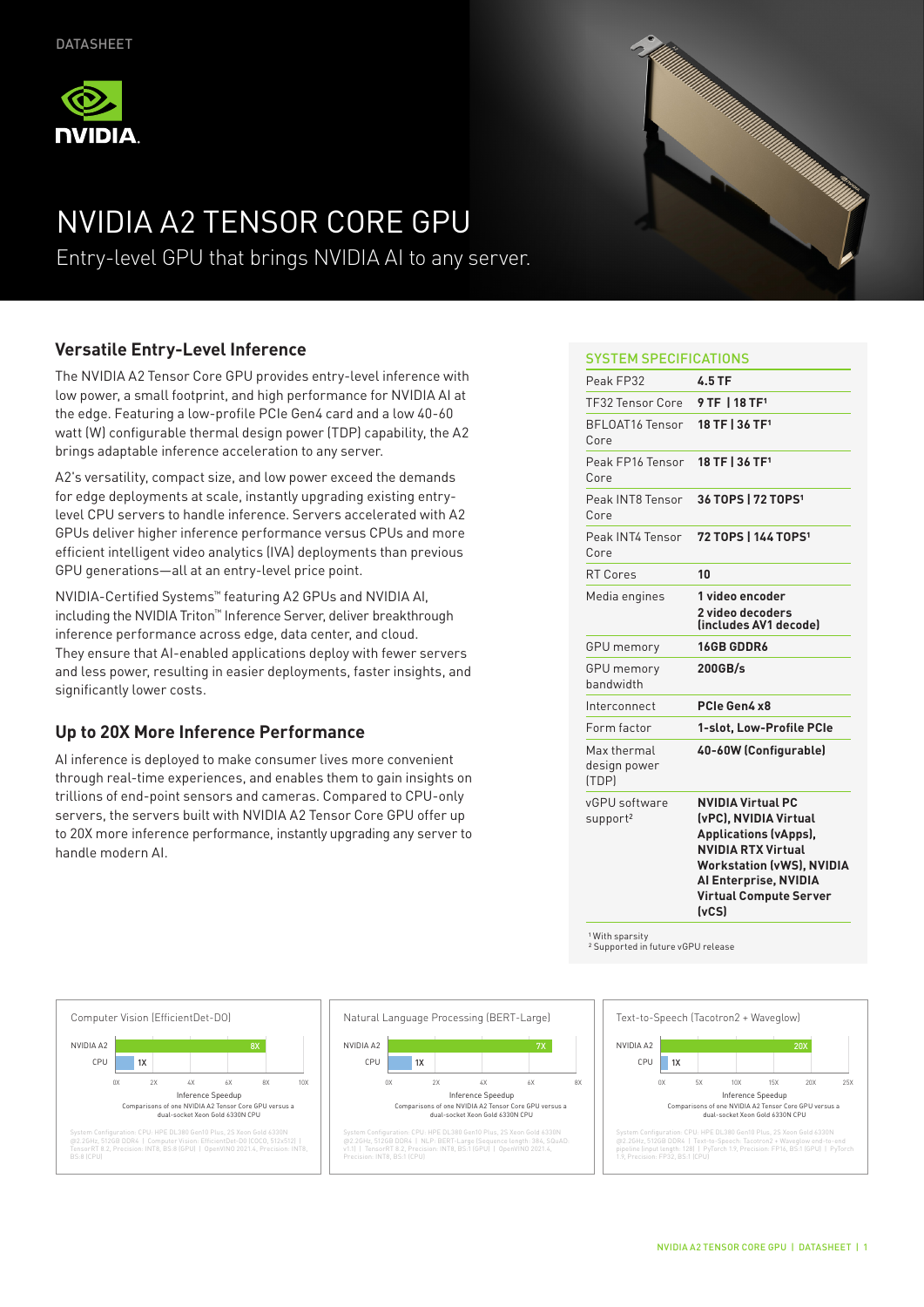## **Higher IVA Performance for Intelligent Edge**

Servers equipped with A2 offer up to 1.3X more performance in intelligent edge use cases, including smart cities, manufacturing, and retail. NVIDIA A2 GPUs running IVA workloads result in more efficient deployments with up to 1.6X better price-performance and ten percent better energy efficiency than previous GPU generations.



# **NVIDIA A2 Brings Breakthrough NVIDIA Ampere Architecture Innovations**



#### **THIRD-GENERATION TENSOR CORES**

The third-generation Tensor Cores in A2 support integer math, down to INT4, and floating point math, up to FP32, to deliver high AI training and inference performance. The NVIDIA Ampere architecture also supports TF32 and NVIDIA's automatic mixed precision (AMP) capabilities.



#### **ROOT OF TRUST SECURITY**

Providing security in edge deployments and end-points is critical for enterprise business operations. A2 optionally supports secure boot through trusted code authentication and hardened rollback protections to protect against malicious malware attacks.



#### **SECOND-GENERATION RT CORES**

A2 includes dedicated RT Cores for ray tracing that enable groundbreaking technologies at breakthrough speed. With up to 2X the throughput over the previous generation and the ability to concurrently run ray tracing with either shading or denoising capabilities.



#### **HARDWARE TRANSCODING PERFORMANCE**

Exponential growth in video applications demand real-time scalable performance, requiring the latest in hardware encode and decode capabilities. A2 GPUs use dedicated hardware to fully accelerate video decoding and encoding for the most popular codecs, including H.265, H.264, VP9, and AV1 decode.